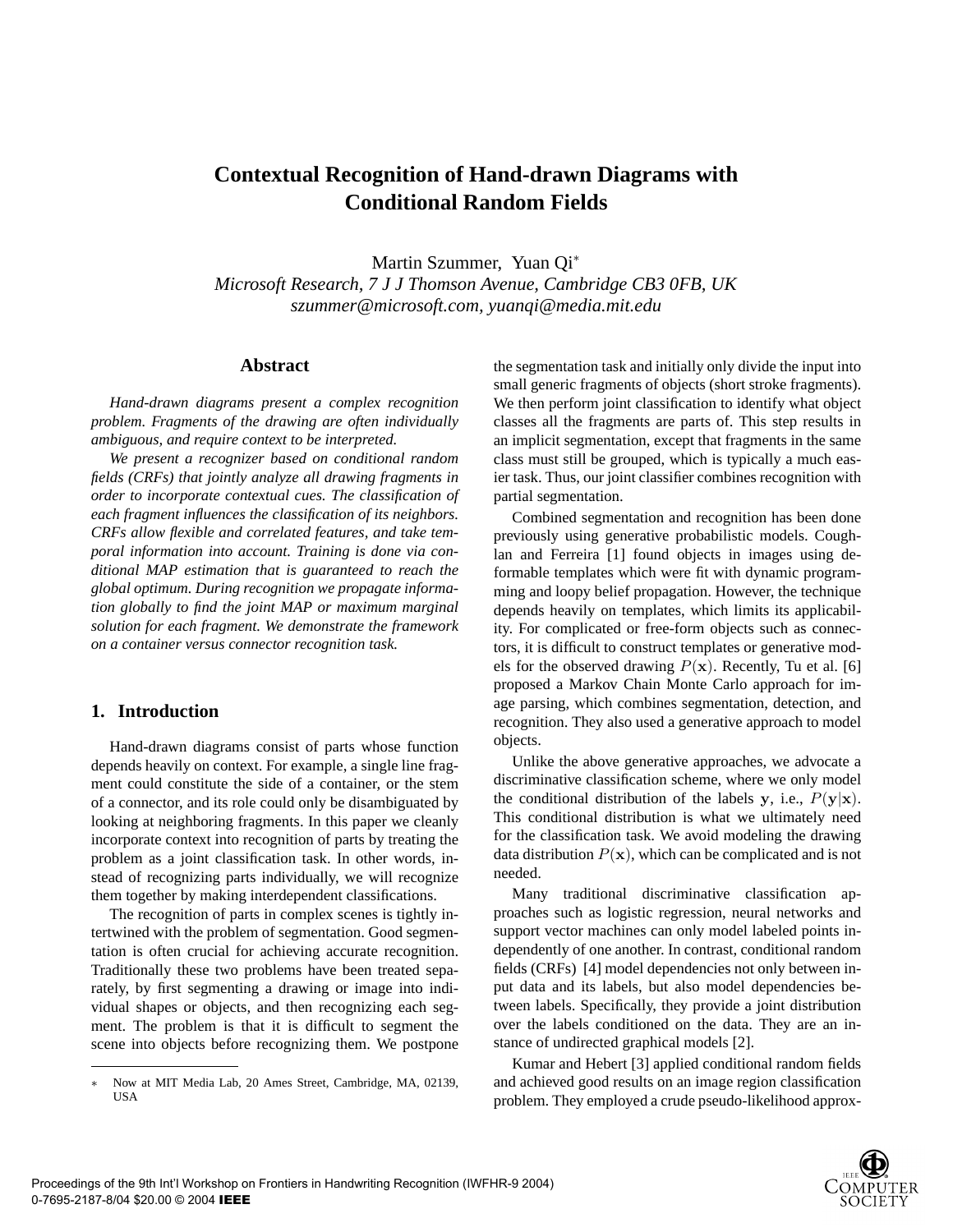

**Figure 1. An organization chart. Stroke fragments are numbered and their endpoints marked.**

imation for maximum-likelihood learning of model parameters, which tends to overestimate parameter values. They used other approximations (iterated conditional modes) for inference.

This paper describes how to apply conditional random fields to two-dimensional recognition problems exactly, without resorting to the pseudo-likelihood or other approximations. Conditional random fields show great promise in classifying sequence data (such as text or speech), and we now demonstrate their power in a two-dimensional setting, without the previously crippling assumptions.

Our application is recognition of hand-drawn organization charts (Figure 1). We focus on classifying which fragments of ink are parts of containers versus parts of connectors. This is an inherently ambiguous problem, as both containers and connectors consist of similar stroke fragments, and only the context of a fragment can resolve its true class.

In the following sections, we first introduce conditional random fields, and then derive training and inference procedures. We then describe the ink parsing task and experimental results.

# **2. Conditional Random Fields**

A conditional random field can be seen as a network of interacting classifiers: the decision made by one classifier influences the decisions of its neighbors. We thus need to describe the individual classifiers, their inputs and outputs, as well as the structure of the network.

## **2.1. Formal Definition**

Let x be an input random vector for the observed data, and y be an output random vector over labels of the corresponding data. The input x might range over the ink and the output y range over the labels of shapes to be recognized. All components  $y_i$  of y are assumed to range over a set of labels  $T$ . In this paper, we focus on the binary case  $\mathcal{T} = \{-1, 1\}.$ 

The structure of the network of classifiers specifies which classifiers can directly influence each other. The interactions are specified by a graph  $G = (V, E)$  where the nodes  $V$  are fragments to be classified and the edges  $E$  indicate possible dependencies. Formally, a CRF specifies Markov independence properties between the inputs and outputs as follows [4]:

**Definition 2.1** *Random variables* (x, y) *are a* conditional random field (CRF) *if, when conditioned on* x*, all* y<sup>i</sup> *obey the Markov property with respect to the graph: namely*  $P(y_i|\mathbf{x}, \mathbf{y}_{V-i}) = P(y_i|\mathbf{x}, \mathbf{y}_{N_i})$ , where  $\mathbf{y}_{V-i}$  *is the set of* all nodes in G except the node *i*, and  $\mathcal{N}_i$  is the set of neigh*bors of the node* i *linked with edges in* E*.*

Unlike traditional Markov random fields (MRFs) which are generative models, CRFs only model the conditional distribution  $P(y|x)$  and do not explicitly model the marginal  $P(x)$ . Note that the individual labels  $y_i$  are globally conditioned on the whole observation x in CRFs. This global conditioning allows very flexible features that can capture long-distance dependencies, arbitrary correlation, and practically any aspect of a drawing. In contrast, traditional generative models require features to be conditionally independent given the labels.

#### **2.2. Individual Classification**

At each node in the graph there is a classification to be made. In a CRF with no interactions ( $E = \emptyset$ ), we can apply a classifier independently to each node  $i$  and assign (a two-class) label probability

$$
P_i(y_i|\mathbf{x}, \mathbf{w}) = \frac{1}{Z(\mathbf{w})} \Psi(y_i \mathbf{w}^{\mathrm{T}} \mathbf{g}_i(\mathbf{x})).
$$
 (1)

Here,  $g_i(x)$  are features associated at site i, usually based on observations in a local neighborhood, but potentially also dependent on global properties of x. The features are linearly weighted by w, and then fed through a nonlinearity  $\Psi$  and normalized to sum to 1 by  $Z(\mathbf{w})$ . Common choices for the nonlinearity are  $\Psi = \exp$ , in which case we obtain a logistic classifier. Alternatively, we will use the probit function, which is the cumulative distribution of a Gaussian:  $\Psi(a) = \int_{-\infty}^{a} N(x; 0, 1) dx$ .

#### **2.3. Joint Modeling**

When we want to model node interactions indicated by edges E in G, we must look at the joint distribution  $P(y|x)$ .

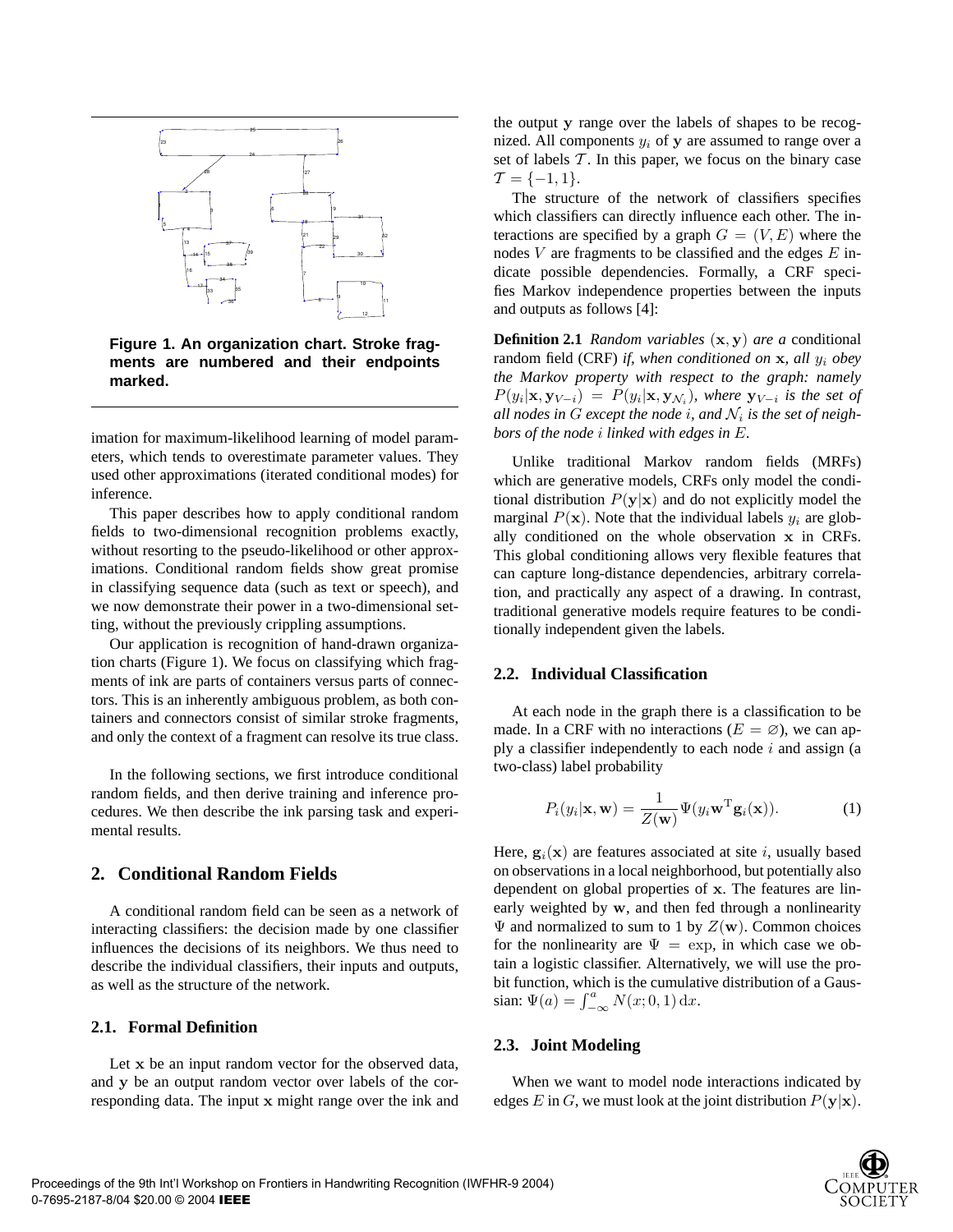The Hammersley-Clifford theorem shows that the CRF conditional distribution  $P(y|x)$  can be written as a normalized product of potential functions on cliques of the graph (i.e., complete subgraphs of the graph). We will employ two types of potentials. Firstly, for each node we introduce a site potential  $\Phi_i(y_i, \mathbf{x}; \mathbf{w})$ , which measures the compatibility of one label with its associated ink, as a function of model parameters w. Secondly, for each edge there is an interaction potential  $\Omega_{i,j}(y_i, y_j, \mathbf{x}; \mathbf{v})$ , which measures the compatibility between two neighboring labels, depending on their associated ink and parameters v. We collect all parameters in  $\theta = [\text{w} \text{v}]$ . Now, the CRF defines the joint label probability as

$$
P(\mathbf{y}|\mathbf{x}, \boldsymbol{\theta}) = \frac{1}{Z(\boldsymbol{\theta})} \prod_{i \in V} \Phi_i(y_i, \mathbf{x}; \boldsymbol{\theta}) \prod_{(i,j) \in E} \Omega_{i,j}(y_i, y_j, \mathbf{x}; \boldsymbol{\theta})
$$
  
and 
$$
Z(\boldsymbol{\theta}) = \sum_{\mathbf{y}} \left( \prod_{i \in V} \Phi_i(y_i, \mathbf{x}; \boldsymbol{\theta}) \prod_{(i,j) \in E} \Omega_{i,j}(y_i, y_j, \mathbf{x}; \boldsymbol{\theta}) \right)
$$

 $Z(\theta)$  is a normalizing constant known as the partition function.

Both types of potentials use a linearly weighted combination of ink features passed through a nonlinearity Ψ:

$$
\text{Site} \qquad \qquad \Phi_i(y_i, \mathbf{x}; \boldsymbol{\theta}) = \Psi(y_i \mathbf{w}^{\mathrm{T}} \mathbf{g}_i(\mathbf{x})) \qquad (3)
$$

$$
\text{Interaction} \quad \Omega_{i,j}(y_i, y_j, \mathbf{x}; \boldsymbol{\theta}) = \Psi(y_i y_j \mathbf{v}^{\mathrm{T}} \mathbf{f}_{ij}(\mathbf{x})), \quad (4)
$$

Note that the strength of interaction potentials may depend on the observation x through the feature  $f_{ij}(x)$ . In traditional random fields the interaction potentials do not depend on observations x. One can view the interaction potential (4) as a classifier of pairs of neighboring labels.

Importantly, we make no restrictions on the relations between features  $\mathbf{g}_i(\mathbf{x})$  and  $\mathbf{g}_j(\mathbf{x})$ , nor on  $\mathbf{f}_{ij}(\mathbf{x})$  for different sites  $i$  and  $j$ . For example, features can overlap, be strongly correlated, and extend over long distances.

We consider two nonlinearities. Firstly, the exponential function  $\Psi = \exp$ , which is convenient for maximizing loglikelihood and MAP, because after simplification only the linear argument remains. Secondly, we use  $\Psi$  = probit function. In both cases we can also include a label noise probability  $\epsilon$ , which increases robustness by considering label errors in two-class problems. Specifically,

$$
\Phi_i(y_i, \mathbf{x}; \boldsymbol{\theta}) = (1 - \epsilon) \Psi(y_i \mathbf{w}^{\mathrm{T}} \mathbf{g}_i(\mathbf{x})) + \epsilon \Psi(-y_i \mathbf{w}^{\mathrm{T}} \mathbf{g}_i(\mathbf{x})),
$$
\n(5)

and similarly for the interaction potential.

By combining site and interaction potentials, the CRF is effectively a network of coupled classifiers. Each site potential acts like a classifier predicting the label at one site in the graph. These predictions are then coupled by classifiers based on interaction potentials.

We have illustrated CRFs for two classes, however, the multiple class case can be reduced to two classes by ab-

sorbing the labels into the feature functions  $g_i(x, y_i)$  and  $f_{ij}$ (**x**,  $y_i$ ,  $y_j$ ) with little change.

## **3. Training CRFs**

We train the CRFs in a discriminative way. Given a set of training data, we find the parameters  $\boldsymbol{\theta} = [\mathbf{w} \; \mathbf{v}]$  that maximize conditional MAP

$$
\hat{\boldsymbol{\theta}} = \operatorname{argmax}_{\boldsymbol{\theta}} \log P(\boldsymbol{\theta} | \mathbf{x}, \mathbf{y}) = \operatorname{argmax}_{\boldsymbol{\theta}} \log P(\mathbf{y} | \mathbf{x}, \boldsymbol{\theta}) P(\boldsymbol{\theta})
$$
(6)

We assign independent Gaussian priors to the parameters,  $P(\theta) = N(\theta; 0, \sigma^2 I)$ . For exponential nonlinearities and  $\epsilon = 0$ , the log  $P(\mathbf{y}|\mathbf{x}, \theta)P(\theta)$  simplifies to  $\mathcal{L} =$ 

$$
\sum_{i \in V} y_i \mathbf{w}^{\mathrm{T}} \mathbf{g}_i(\mathbf{x}) + \sum_{(i,j) \in E} y_i y_j \mathbf{v}^{\mathrm{T}} \mathbf{f}_{ij}(\mathbf{x}) - \log Z(\boldsymbol{\theta}) - \frac{\|\boldsymbol{\theta}\|^2}{2\sigma^2}
$$
(7)

(plus a constant), and its gradients w.r.t. w and v are respectively

$$
\frac{d\mathcal{L}}{d\mathbf{w}} : \sum_{i \in V} y_i \mathbf{g}_i(\mathbf{x}) - \left\langle \sum_{i \in V} y_i \mathbf{g}_i(\mathbf{x}) \right\rangle_{P(\mathbf{y}|\mathbf{x}, \boldsymbol{\theta})} - \frac{\mathbf{w}}{\sigma^2},
$$

$$
\frac{d\mathcal{L}}{d\mathbf{v}} : \sum_{(i,j) \in E} y_i y_j \mathbf{f}_{ij}(\mathbf{x}) - \left\langle \sum_{(i,j) \in E} y_i y_j \mathbf{f}_{ij}(\mathbf{x}) \right\rangle_{P(\mathbf{y}|\mathbf{x}, \boldsymbol{\theta})} - \frac{\mathbf{v}}{\sigma^2},
$$

The angle brackets denote expectations with respect to the current model distribution. Since only sums of single  $y_i$ or pairs  $y_i y_j$  occur in the expectations, only individual marginals  $P(y_i|\mathbf{x}, \boldsymbol{\theta})$  and pairwise marginals  $P(y_i, y_j|\mathbf{x}, \boldsymbol{\theta})$ are required.

For probit  $\Psi$  nonlinearities with the label noise model, the gradient has a similar form

$$
\frac{\mathrm{d}\mathcal{L}_{\psi}}{\mathrm{d}\mathbf{w}} : \sum_{i \in V} q_i y_i \mathbf{g}_i(\mathbf{x}) - \left\langle \sum_{i \in V} q_i y_i \mathbf{g}_i(\mathbf{x}) \right\rangle_{P(\mathbf{y}|\mathbf{x},\boldsymbol{\theta})} - \frac{\mathbf{w}}{\sigma^2},
$$
\nwhere  $q_i = \frac{N(y_i \mathbf{w}^{\mathrm{T}} \mathbf{g}_i(\mathbf{x}))}{\Psi(y_i \mathbf{w}^{\mathrm{T}} \mathbf{g}_i(\mathbf{x})) + \frac{\epsilon}{1 - 2\epsilon}}$ 

and likewise for the gradient for the interaction parameters v.

For both exponential and probit nonlinearities, the loglikelihood is concave when the label noise  $\epsilon = 0$ . Thus, gradient ascent is guaranteed to find a global maximum. The quasi-Newton technique BFGS [5] converges in 50-100 iterations in our application.

The computational cost is dominated by calculating the partition function  $Z(\boldsymbol{\theta})$  and the marginals  $P(y_i|\mathbf{x}, \boldsymbol{\theta})$  and  $P(y_i, y_i | \mathbf{x}, \boldsymbol{\theta})$ . In general, an exact calculation is exponential in the number of nodes in the graph, but fortunately our graphs are sparsely connected. In this case, the junction tree algorithm is feasible on the triangulated graph [2].

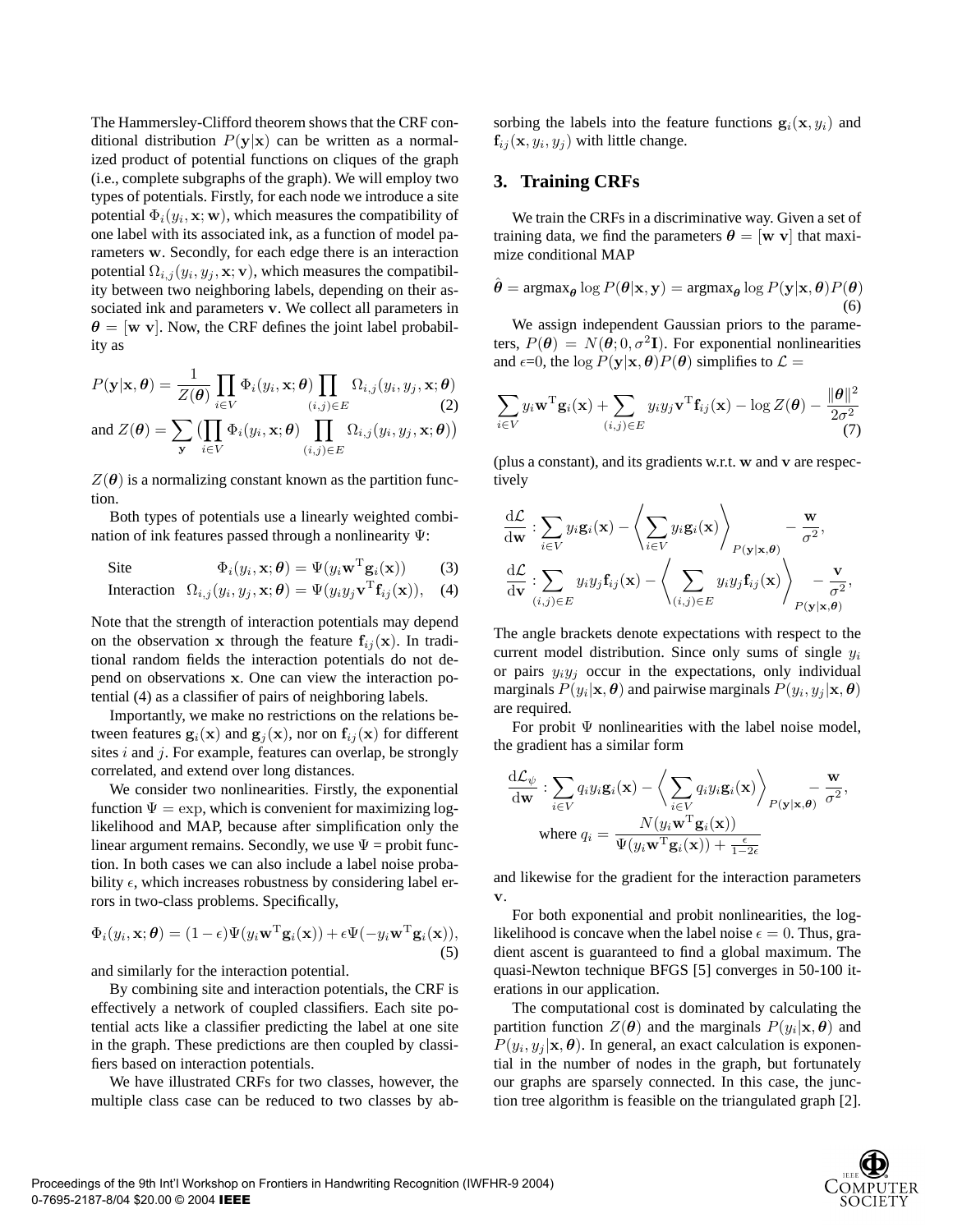Our ink graphs have a tree width typically less than 5, and require around 5000 FLOPS to calculate a complete set of marginals and the partition function. For more densely connected graphs, approximate inference such as loopy belief propagation may be necessary.

#### **4. Inference on CRFs**

Unlike traditional classification problems, where we find the probability of a single label given an input, a CRF assigns a joint probability to a configuration of labels given an input x and parameters  $\theta$ . We are typically interested to find either the maximum a posteriori (MAP) or maximum marginal (MM) solution:

$$
\mathbf{y}^{\text{MAP}} = \text{argmax}_{\mathbf{y}} P(\mathbf{y}|\mathbf{x}, \boldsymbol{\theta}) \tag{8}
$$

$$
y_i^{\text{MM}} = \text{argmax}_{y_i} P(y_i | \mathbf{x}, \boldsymbol{\theta}), \quad \forall i \in V. \tag{9}
$$

The MAP solution finds a globally compatible label assignment, whereas the max marginal solution will greedily choose the most likely individual labels, which may disagree with each other (even though they arise from a joint distribution). However, in a practical recognition scenario we like to minimize the number of individually mislabeled segments, hence the MM criterion is appropriate and usually performs slightly better than MAP.

To find the MM solution we require individual marginals, which we calculate exactly, as done during training. The MAP solution can also be calculated exactly using the max-product algorithm applied to the junction tree. Again, approximate techniques may be necessary for dense graphs with loops [7].

#### **5. Application to Ink Classification**

Here we apply CRFs to online ink classification, specifically to discriminating between containers and connectors in drawings of organization charts. Context is exploited by joint classification where the labeling of one ink fragment influences the labels of the others.

We break the task into three steps:

- 1. Subdivision of pen strokes into fragments,
- 2. Construction of a CRF on the fragments,
- 3. Training and inference on the random field.

The input is electronic ink recorded as sampled locations of the pen, and collected into *strokes* separated by pen-down and pen-up events. In the first step, strokes are divided into simpler components called *fragments*. Fragments should be small enough to belong to a single container or connector. In contrast, strokes can occasionally span more than one shape, for example when a user draws a container and a connector without lifting the pen. We choose fragments to



**Figure 2. The conditional random field superimposed on part of the chart from Figure 1. There is one node (circled) per fragment, and edges indicate interaction potentials between neighboring fragments.**

be groups of ink dots within a stroke that form straight line segments (within some tolerance) (Figure 1).

In the second step, we construct a conditional random field on the fragments. Each ink fragment is represented by a node in the graph (Figure 2). The node has an associated label variable  $y_i$ , which takes on the values -1 (container) or 1 (connector). CRF potential functions  $\Phi$  and  $\Omega$  quantify how compatible labels are with the underlying ink and with neighboring labels. Weights in the potential functions characterize the exact dependence of labels with the ink.

The site potentials refer to the label  $y_i$  of a single fragment and its ink context. The context can be any subset of all ink x, but typically only neighboring fragments are included. Note that site potentials are already very powerful compared to approaches that model each fragment of ink independently.

Interaction potentials model whether a pair of fragments prefer the same or differing labels. These potentials can depend on features of the pair, such as the nearest distance or angle between the fragments. Again, they can also take other fragments into account as context, typically neighboring fragments.

Our approach is to compute many redundant low-level ink features, and represent them in potentials in the random field. The CRF algorithm then learns which features or combinations of features that are discriminative for the task.

Our two simplest features are the length and orientation angle of an ink fragment. These are encoded in site potentials. Secondly, we consider the context of a single fragment. We calculate the histogram of distances and relative angles to neighboring fragments, and use these as vectorvalued features. Next, for interaction potentials, we compute features depending on pairs of fragments  $i$  and  $j$ . These include the distance and angle between the fragments, and temporal features such as whether the pen was lifted in between them.

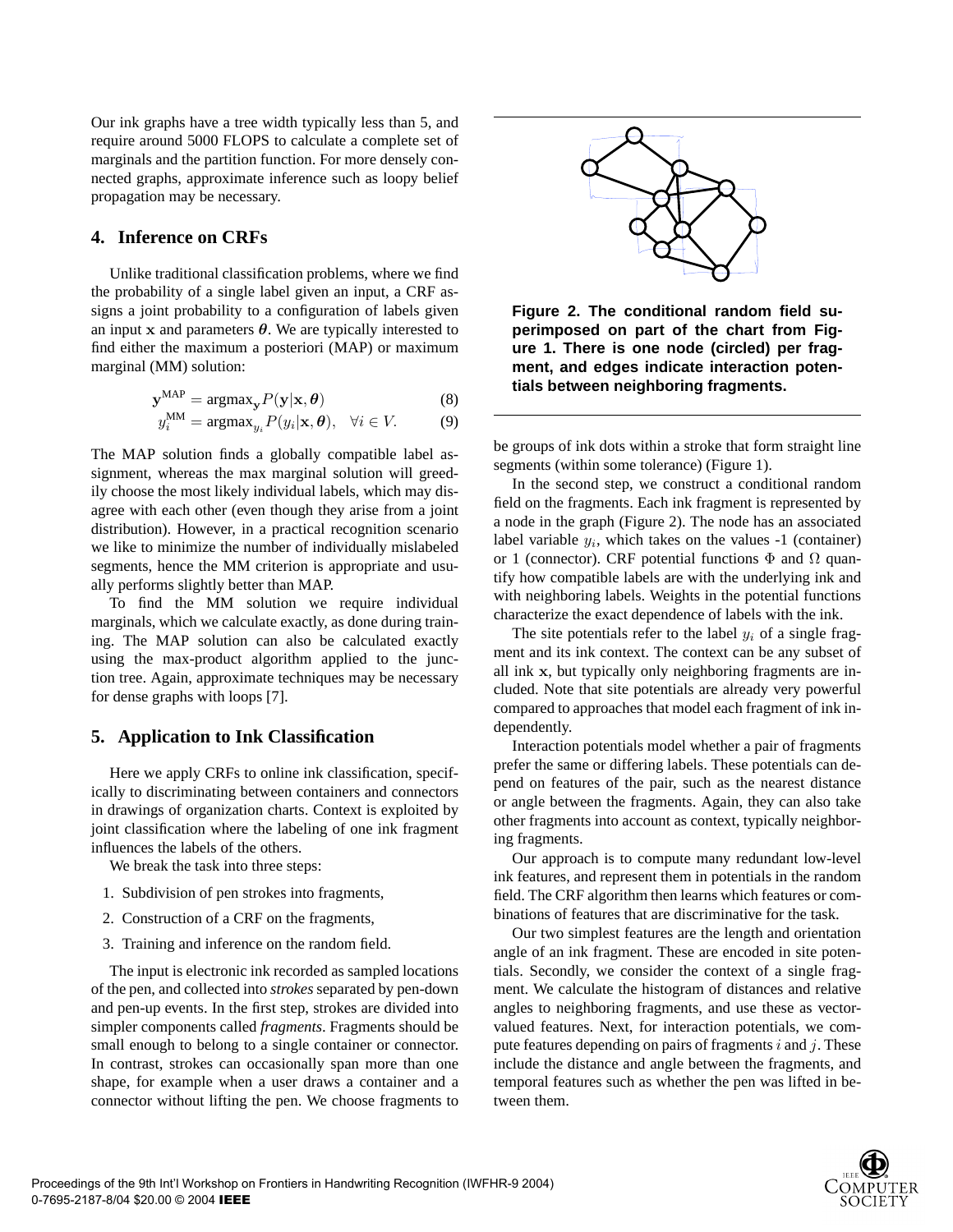Finally, we include template features that detect simple perceptual relations. We employ domain-knowledge to capture parts of organization charts. We employ a basic corner and a T-junction feature, a container-side feature that checks whether corners are present on both ends of a fragment, and an alignment measure of whether two fragments are parallel and aligned. Some of these features yield real number values, but most are binary. Lastly, we include a bias feature that is always 1. For other recognition tasks, appropriate features can be added easily.

## **6. Experiments and Discussion**

We asked 17 subjects to draw given organization charts on a TabletPC device capturing online handwriting. The given charts consisted of rectangular containers and connectors made from line segments. We focused on graphical elements, and removed any text.

The pen strokes were subdivided yielding a database of 1000 fragments, which we split into training sets drawn by half of the subjects, and test sets drawn by the other half. We built a CRF with site potential functions for each fragment, and interaction potential between all pairs of fragments that were within 5mm of each other, resulting in 3000 interaction potentials.

Since the undirected graphical models generated from the organization charts were sparse, triangulation yielded junction trees with low tree width and we trained with BFGS. The template features (T-junction) were weighted most heavily by the classifier. For inference, we ran the max-product algorithm to determine global MAP and maxmargin solutions. Priors for the weight parameters were set to  $\sigma$ =2 and a no label error model  $\epsilon$ =0 was used. However,  $\epsilon > 0$  actually gives significantly better accuracy (detailed experiments are in progress).

We measured the performance on different types of organization charts: type A and B (the latter exemplified in Figure 4), as well as a mixed set with four chart types. The first and third rows in Table 1 show test errors for classification using only the site potentials, i.e., individual classification of fragments. The second and fourth rows give errors for conditional random fields that propagate information from both site and interaction potentials. These results were produced from max-marginals, which gave almost identical results to MAP, but MM appears better when label error  $\epsilon$  is non-zero. Both MAP and MM labeling takes less than one second per drawing.

A typical result is shown in Figure 3. To the left we see the results of a CRF employing only site potentials (individual classification.) There are two ambiguous rectangles created from fragments 18-21-22-29 and 14-16-17. The site potentials misclassify fragments 13, 14, 21 and 22. The CRF with interaction potentials resolves the ambiguity us-

|            | Nonlin. | Type A | Type B  | Mixed |
|------------|---------|--------|---------|-------|
| Individual | exp     | 4.4%   | 12.1 %  | 10.2% |
| Joint      | exp     | 0%     | $3.5\%$ | 7.7%  |
| Individual | probit  | 4.4%   | 11.6 %  | 9.3%  |
| Joint      | probit  | 0%     | 3.5 %   | 6.2%  |

**Table 1. Classification errors for individual and joint classification for two nonlinearities.**

ing context and correctly classifies all fragments. Similar benefits arise for other charts (Figure 4).

# **7. Conclusion**

We have demonstrated that exploiting context can significantly improve recognition accuracy. We proposed joint classification with conditional random fields for analysis of hand-drawn diagrams. The framework is general and allows flexible features. The joint probability output enables us to find not only the most likely labeling, but also to rank the top labelings, also after further user corrections of individual parts. The technique can be applied in many other handwriting and image recognition tasks.

In the future, we will consider densely connected ink graphs using approximate inference or intelligent choice of graph structure. Also, we can kernelize CRF potential functions to enhance their modeling power. Moreover, we will apply CRFs to labeling more than two classes. A challenging problem is to apply CRFs to hierarchical parsing of a 2D scene.

## **Acknowledgments**

We are grateful to Thomas Minka, Michel Gangnet, Christopher Bishop, Philip Cowans, and Hannah Pepper for valuable discussions, great inference software and help with data collection and experiments.

## **References**

- [1] J. Coughlan and S. Ferreira. Finding deformable shapes using loopy belief propagation. In *European Conf. on Computer Vision*, 2002.
- [2] F. Jensen. *Bayesian Networks and Decision Graphs*. Springer, 2001.
- [3] S. Kumar and M. Hebert. Discriminative random fields: A discriminative framework for contextual interaction in classification. In *IEEE Intl. Conf. on Computer Vision*, 2003.
- [4] J. Lafferty, A. McCallum, and F. Pereira. Conditional Random Fields: Probabilistic models for segmenting and labeling sequence data. In *Intl. Conf. Machine Learning*, pages 282– 289, 2001.